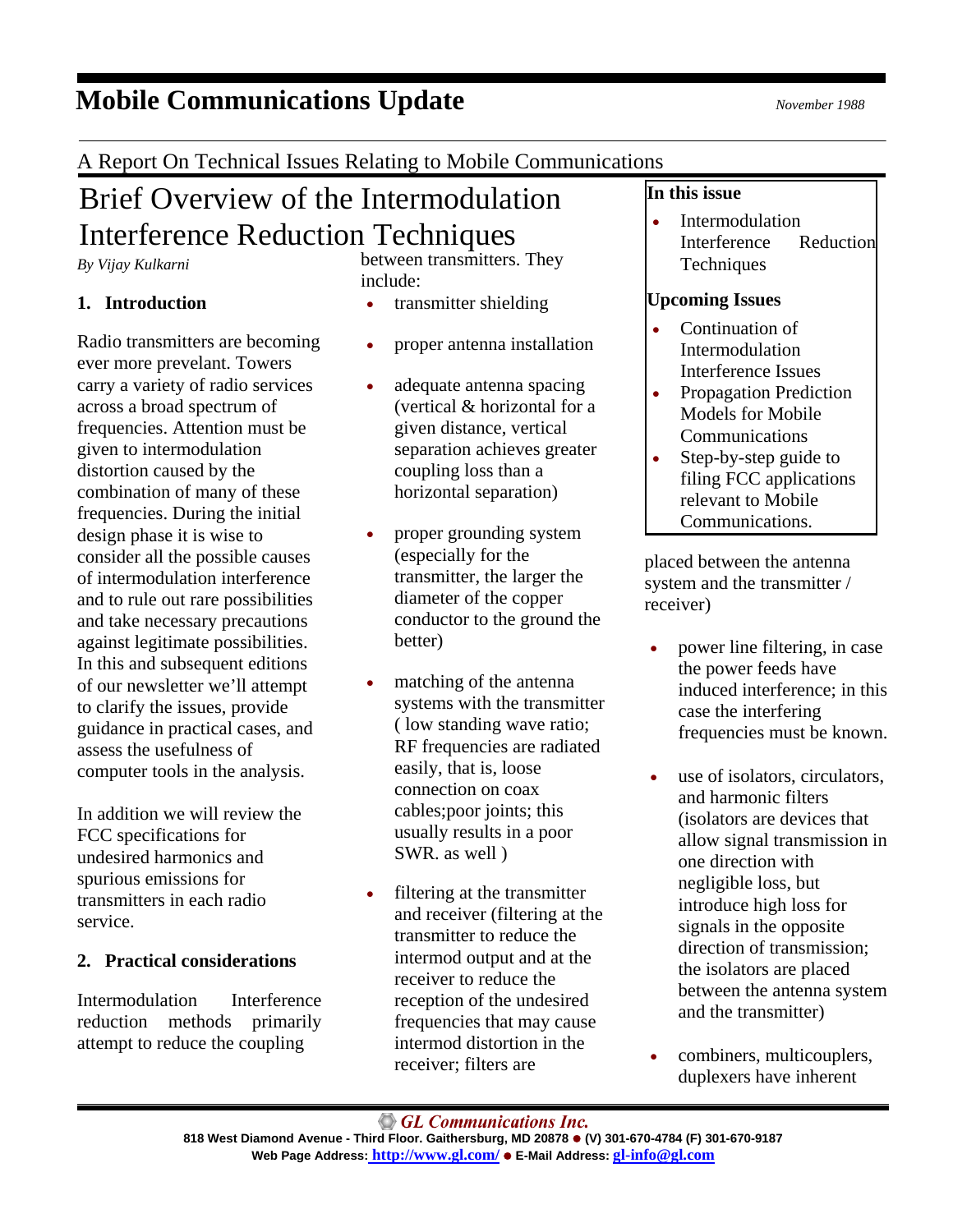isolation by their very nature.

#### **3. Brief theory and background**

Intermodulation distortion is the result of the nonlinear combination of multiple frequencies. Nonlinearities are used intentionally in many applications such as square law modulators, compandors, and limiters. Active devices such as oscillators, mixers and multipliers are additional examples of intentional non linearites. However when linear performance is desired such as in amplifiers, presence of even weak nonlinearites can limit the use of the amplifiers. Nonlinearities commonly occur at the input of elements such as diodes, transistors, final stage of amplifier circuits and coils and transformers using ferrous materials. When two transmitter signals are coupled by a transmission path such as antenna system or poor ground system, intermod products are likely to occur and be transmitted by the antenna system.

Intermodulation products are:

• Second order products are Second harmonics and sum and difference frequencies; if A is the fundamental frequency, then 2\*A is the second harmonic; the sum and difference frequencies are A-B and A+B.

| <b>Intermodulation Products</b> |       |                     |                                        |
|---------------------------------|-------|---------------------|----------------------------------------|
| <b>IM Form</b>                  | Order | # of Freq. involved | Total # of IM products                 |
| $2*A-B$                         | 3     | 2                   | $N^*(N-1)$                             |
| $A + B - C$                     | 3     | 3                   | $N^*(N-1)^*(N-2)/2$                    |
| $3*A-B-C$                       | 5     | 3                   | $N^*(N-1)^*(N-2)/2$                    |
| $A+2*B-2*C$                     | 5     | 3                   | $N^*(N-1)^*(N-2)$                      |
| $A+B+C-D-E$                     | 5     | 5                   | $N^*(N-1)^*(N-2)^*(N-$<br>$3)*(N-4)/2$ |

It can be shown that if the magnitudes of the multiple frequency inputs are the same, then the power of the sum and difference frequency products are 6dB greater than the second harmonic. Since in most cases the sum and difference products lie outside the bandwidht of interest, these products are usually not considered. However one should be aware of their existance and analyzed on a case by case basis.

third order products consist of third harmonics and  $2*A-B$ ,  $2*A+B$ ,  $A+B+C$ , A+B-C, A-B+C, and A-B-C cominations; if the magnitudes of the multiple frequencies are equal then the 2\*A-/+B magnitude is 9.6dB greater than the third harmonic product; the A+/-  $B +/- C$  magnitude is 15.6 dB greater than the third harmonic.

From the above discussions it

can be seen that the harmonic frequencies are not necessarily the most troublesome. Similar analysis can be done for fourth and fifth order intermod products. It can be shown that the most troublesome intermod products are odd order products. The table below shows the number of intermod products of each order and form. For example for ten transmit and ten receive frequencies, there are 90 intermod products of the form 2\*A-B and 900 comarisions, 360 intermod products of the form A+B-C and 3600 comaprision and so on, A computer program is essential if any sizeable number if frequencies are involved.

#### **4. Computer Program**

An intermodulation product enumeration program that runs on an IBM PC has been written to assist in the analysis of intermodulation distortion and interference. The program requires as input all transmitter frequencies and all receiver frequencies for which intermod

 $\bigcirc$  GL Communications Inc.

**818 West Diamond Avenue - Third Floor. Gaithersburg, MD 20878** z **(V) 301-670-4784 (F) 301-670-9187 Web Page Address: <http://www.gl.com/>** z **E-Mail Address: [gl-info@gl.com](mailto:gl-info@gl.com)**